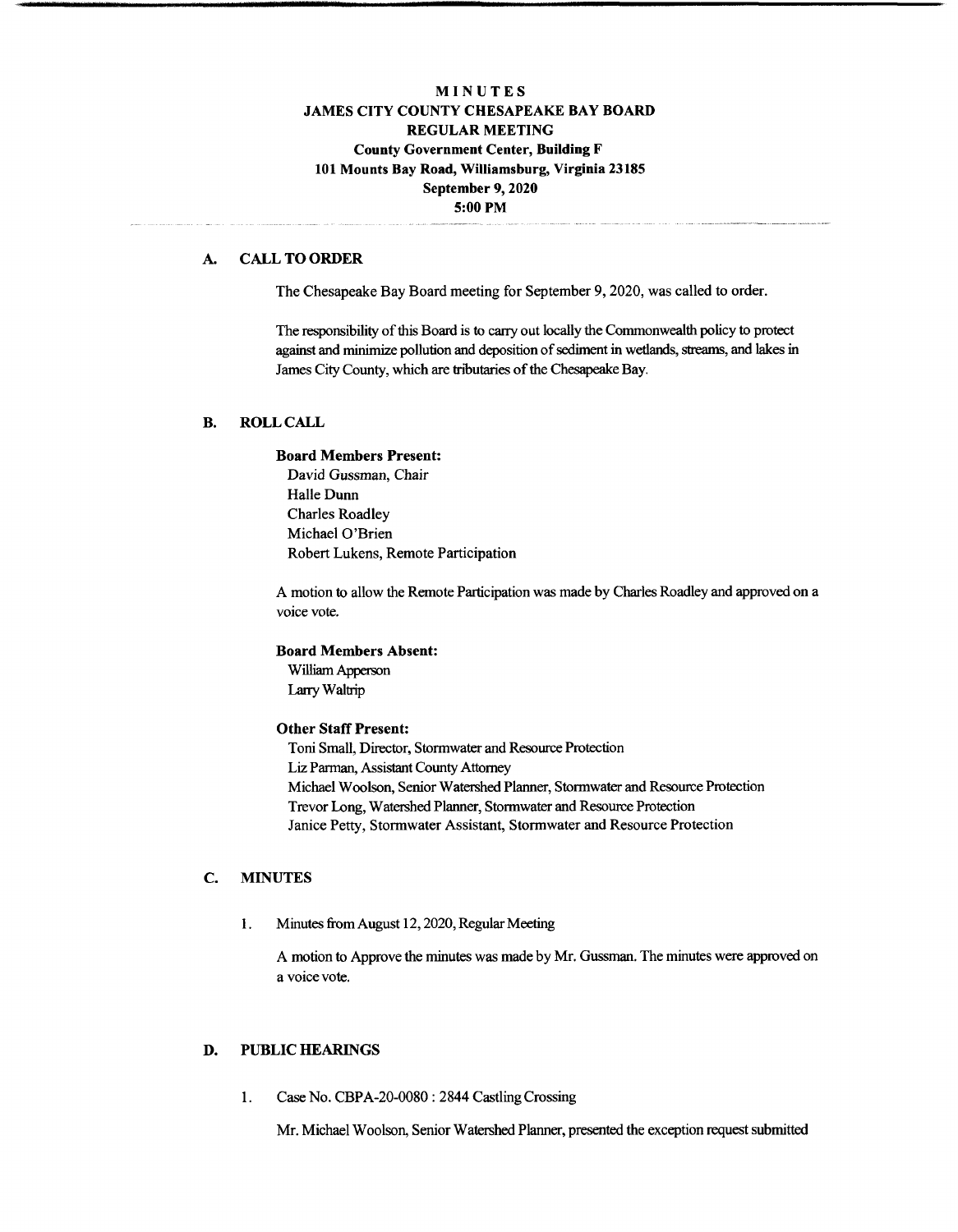by Mr. Brian DuVal, Elite Comfort Mechanical on behalf of Mr. Alan and Mrs. Julie Moore, for encroachments into the Resource Protection Area (RPA) buffer for the conversion of a deck to a sunroom located at 2844 Castling Crossing, within the Mill Creek watershed. The property is further identified as James City County Tax Map Parcel No. 4812300018. The presentation described the current and proposed site conditions. If the Board approved the request, staff asked that the attached conditions be incorporated into the approval.

The Board deliberated on the pros and cons of this application.

Mr. Roadley inquired if the applicants were not cited for being in violation, as he has now submitted the application for the proposed structure.

Mr. Woolson affirmatively replied.

Mr. Gussman opened the Public Hearing.

A. Mr. Alan Moore, 2844 Castling Crossing, outlined the project to the Board.

Mr. Gussman closed the Public Hearing, as no one else wished to speak.

Mr. Roadley inquired about the area under the deck having rain dripping through would create some mild form of erosion. He suggested that the applicant use mulch and gravel under that area.

Mr. O'Brien made a motion to Adopt the resolution for Chesapeake Bay Board Case No. CBPA 20-0080 at 2844 Castling Crossing.

A motion to Approve with Conditions was made by Mr. O'Brien, the motion result was:

AYES: 5 NAYS: 0 ABSTAIN: 0 ABSENT: 2 AYES: Gussman, Dunn, Roadley, O'Brien, Lukens NAYS: None ABSENT: Apperson, Waltrip

#### E. **BOARD CONSIDERATIONS**

1. Case No. CBPA 19-0121 : 4053 South RiversideDrive

Mr. Michael Woolson, Senior Watershed Planner, presented the extension request from Mr. RobertKaufman. Mr. Kaufman is requesting a one-year extension to CBPA 19-0121, originally granted on November 13,2019.

Mr. Dunn made a motion to grant the resolution for extension of Chesapeake Bay Board Case No. CBPA 19-0121 for 4053 South Riverside Drive, extended to November 13,2021.

A motion to Approve the resolution for extension was made by Mr. Dunn, the motion result was:

AYES: 5 NAYS: 0 ABSTAIN: 0 ABSENT: 2 AYES: Gussman, Dunn, Roadley, O'Brien, Lukens NAYS: None ABSENT: Apperson, Waltrip